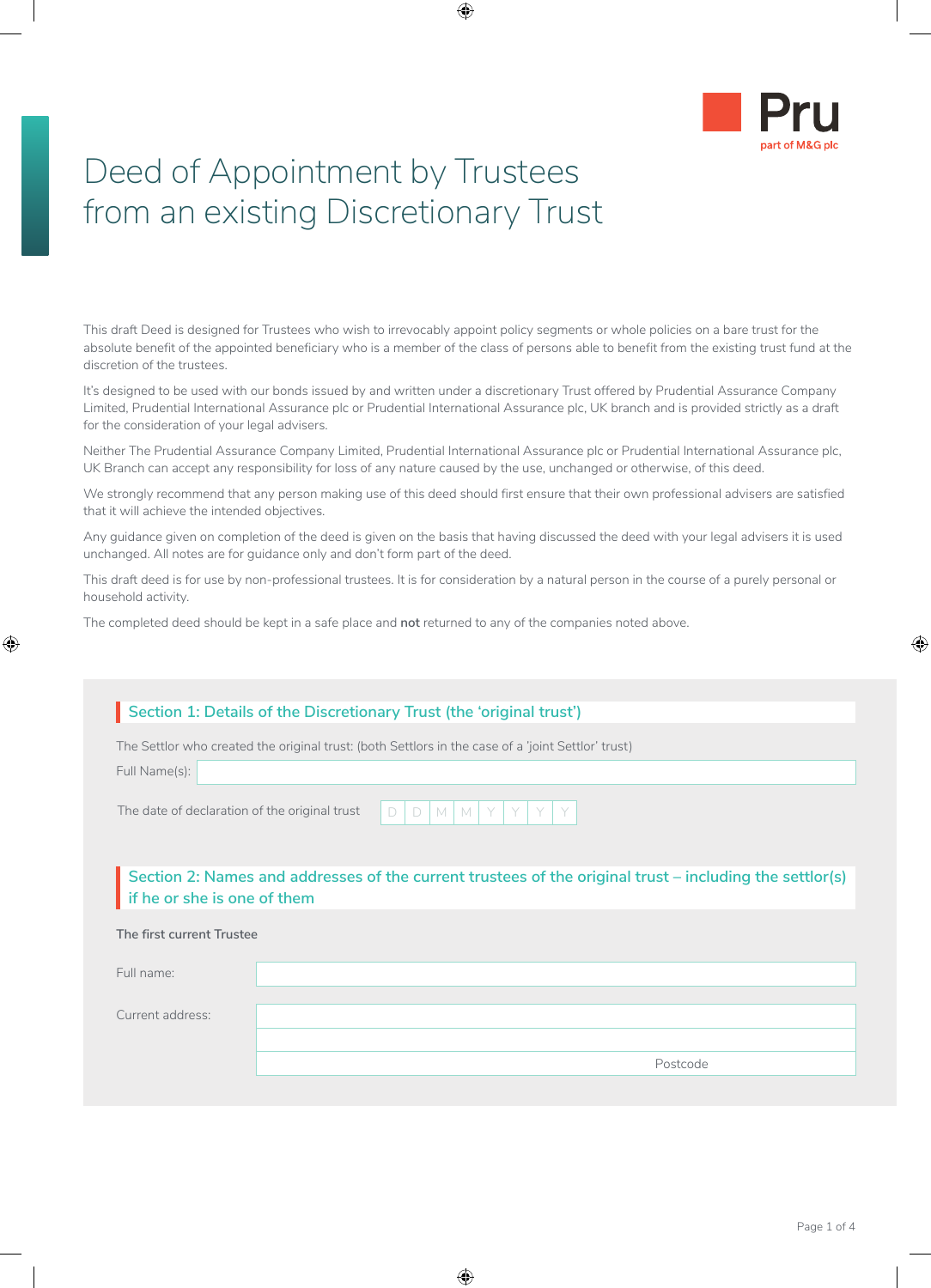# **Section 2: Names and addresses of the current trustees of the original trust – including the settlor(s) if he or she is one of them – continued**

| The second current Trustee                                                              |                                                                                       |  |  |
|-----------------------------------------------------------------------------------------|---------------------------------------------------------------------------------------|--|--|
| Full name:                                                                              |                                                                                       |  |  |
| Current address:                                                                        |                                                                                       |  |  |
|                                                                                         | Postcode                                                                              |  |  |
| The third current Trustee                                                               |                                                                                       |  |  |
| Full name:                                                                              |                                                                                       |  |  |
| Current address:                                                                        |                                                                                       |  |  |
|                                                                                         | Postcode                                                                              |  |  |
|                                                                                         |                                                                                       |  |  |
| The fourth current Trustee                                                              |                                                                                       |  |  |
| Full name:                                                                              |                                                                                       |  |  |
| Current address:                                                                        |                                                                                       |  |  |
|                                                                                         | Postcode                                                                              |  |  |
|                                                                                         |                                                                                       |  |  |
|                                                                                         | Section 3: details of the policies held by the current trustees of the original trust |  |  |
| Insurer:                                                                                |                                                                                       |  |  |
|                                                                                         |                                                                                       |  |  |
| (Whole policy numbers or just segment numbers if appropriate)                           |                                                                                       |  |  |
|                                                                                         |                                                                                       |  |  |
|                                                                                         |                                                                                       |  |  |
| Section 4: The appointed beneficiary                                                    |                                                                                       |  |  |
| Full name:                                                                              |                                                                                       |  |  |
| Current address:                                                                        |                                                                                       |  |  |
|                                                                                         | Postcode                                                                              |  |  |
|                                                                                         |                                                                                       |  |  |
| Section 5: Details of the policy/policies (segments) being appointed to the beneficiary |                                                                                       |  |  |
| (Whole policy numbers or just segment numbers if appropriate)                           |                                                                                       |  |  |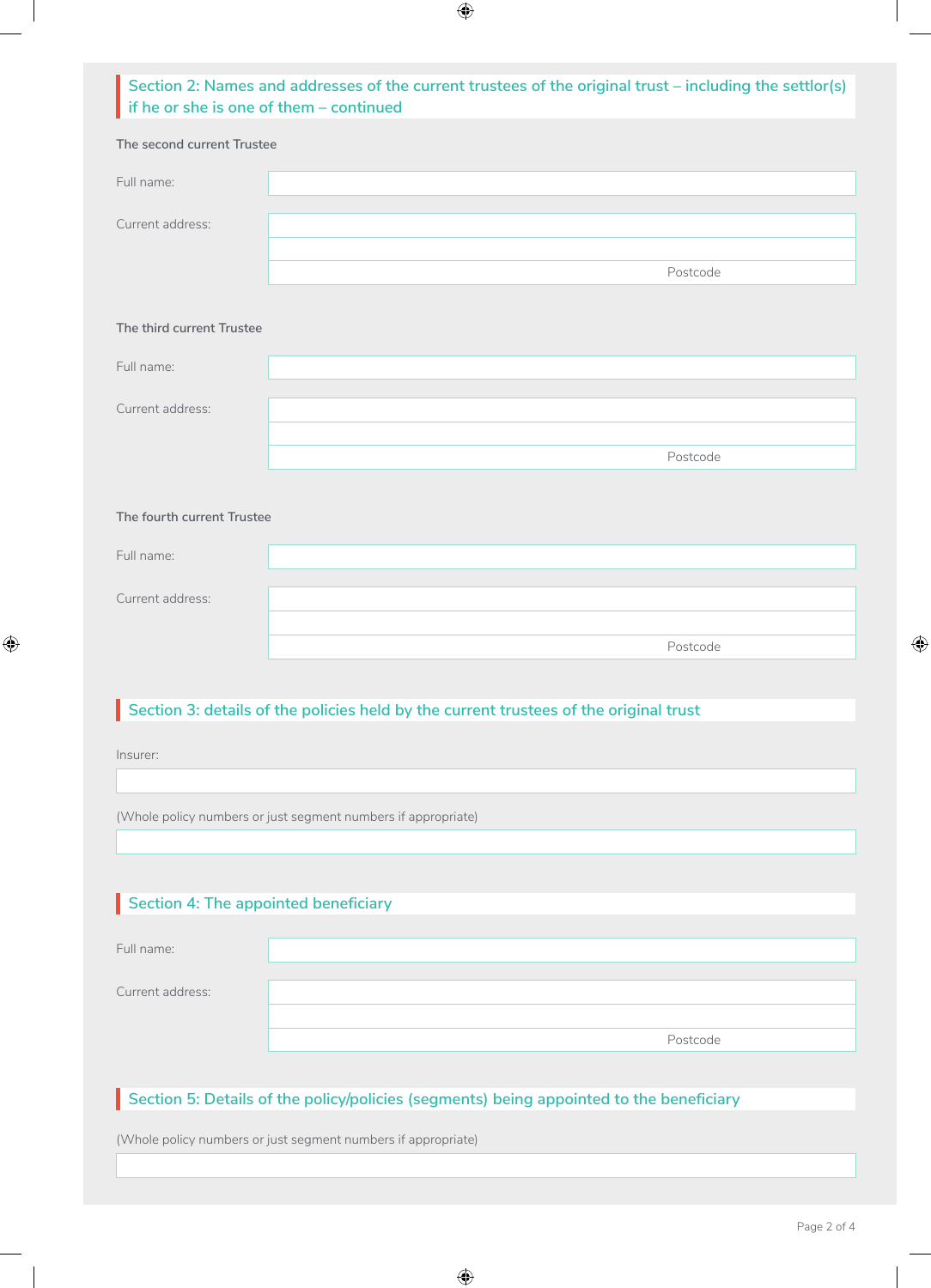## **Section 6: The appointment**

Whereas:

- This Deed is supplemental to the Original Trust.
- The current Trustees hold the Trust Fund (as defined in the deed of the Original Trust) in accordance with the terms of the Original Trust.
- The Original Trust confers a power of appointment on the Current Trustees to appoint the Trust Fund, provided that the appointed Beneficiary is a member of the class of persons able to benefit from the original trust fund at the discretion of the Trustees.
- The appointment shall discharge the current Trustees from administering the appointed policy/policies as Trustees under the trust.

The Current Trustees hereby irrevocably appoint and declare that policies specified in Section 5 shall from the date of this Deed be held upon bare trust absolutely for the Appointed Beneficiary.

### **Section 7: Governing law**

This Deed shall be governed and constructed in accordance with the same law which applies to the Original Trust.

IN WITNESS WHEREOF the CURRENT TRUSTEES have executed this document as a Deed on the date shown below in the presence of the witness shown below.

Note: Please ensure that all signatures are witnessed by an independent person. The same person may witness all signatures. Witnesses' personal information will only be used in the event of any dispute relating to the trust.

#### **Date of appointment**



 $D | D | M | M | Y | Y | Y | Y$  This is the date the last party has signed this Deed

#### **The first Trustee**

| Name of first trustee:  | Signature of first Trustee  |
|-------------------------|-----------------------------|
|                         |                             |
|                         |                             |
|                         |                             |
| In the presence of      |                             |
| Name of Witness:        |                             |
| Signature of Witness:   | Address of Witness:         |
|                         |                             |
|                         |                             |
|                         | Postcode                    |
|                         |                             |
| The second Trustee      |                             |
| Name of second trustee: | Signature of second Trustee |
|                         |                             |
|                         |                             |
|                         |                             |
| In the presence of      |                             |
| Name of Witness:        |                             |
| Signature of Witness:   | Address of Witness:         |
|                         |                             |
|                         |                             |
|                         | Postcode                    |